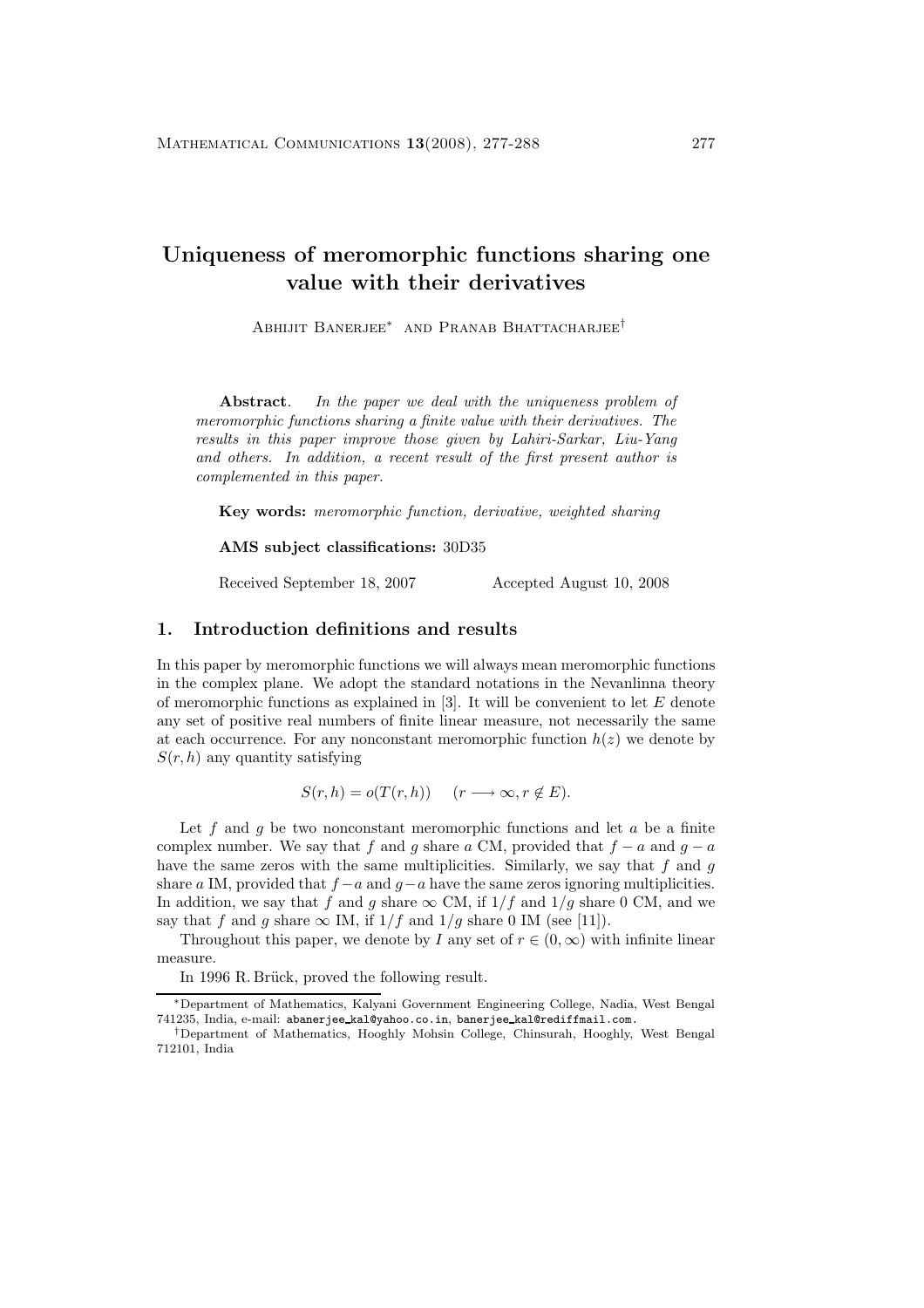**Theorem A.** [2] Let f be a nonconstant entire function. If f and f' share the *value* 1 *CM* and if  $N(r, 0; f') = S(r, f)$  *then*  $\frac{f'-1}{f-1}$  *is a nonzero constant.* 

For entire functions of finite order, Yang proved the following result which improved *Theorem A*.

**Theorem B.** *[10] Let* f *be a nonconstant entire function of finite order and let*  $a(\neq 0)$  *be a finite constant.* If f,  $f^{(k)}$  *share the value* a *CM* then  $\frac{f^{(k)} - a}{f - a}$  *is a nonzero constant, where*  $k(>1)$  *is an integer.* 

In 1998, Zhang proved the following two results, which extended *Theorem A*.

**Theorem C.** *[13]Let* f *be a non-constant meromorphic function. If* f *and* f *share the value* 1 *CM, and if*

$$
\overline{N}(r,\infty;f) + N(r,0;f') < (\lambda + o(1))T(r,f') \tag{1.1}
$$

*for some real constant*  $\lambda \in (0, \frac{1}{2})$ *, then*  $\frac{f'-1}{f-1}$  *is a nonzero constant.* 

**Theorem D.** [13] Let f be a non-constant meromorphic function. If f and  $f^{(k)}$ *share the value* 1 *CM, and if*

$$
2\overline{N}(r,\infty;f) + \overline{N}(r,0;f') + N(r,0;f^{(k)}) < (\lambda + o(1))T(r,f^{(k)})
$$
 (1.2)

*for some real constant*  $\lambda \in (0, 1)$ *, then*  $\frac{f^{(k)} - 1}{f - 1}$  *is a nonzero constant.* 

We now give the following two examples.

**Example 1.1.**  $f(z) = 1 + \tan z$ .

Clearly  $f(z) - 1 = \tan z$  and  $f'(z) - 1 = \tan^2 z$  share 1 IM and  $\overline{N}(r, \infty; f)$  +  $N(r, 0; f') = \overline{N}(r, -1; e^{2iz}) + N(r, 0; \sec^2(z)) \sim 2T(r, e^{iz})$ . Again it follows from Mohon'ko's Lemma (see [9]) that  $T(r, f') = 2T(r, sec\ z) + O(1) = 4T(r, e^{iz}) + O(1)$ .

**Example 1.2.**  $f(z) = \frac{2}{1 - e^{-2z}}$ .

Clearly  $f'(z) = -\frac{4e^{-2z}}{(1-e^{-2z})^2}$ . Here  $f-1 = \frac{1+e^{-2z}}{1-e^{-2z}}$  and  $f'-1 = -\frac{(1+e^{-2z})^2}{(1-e^{-2z})^2}$ . Here  $\overline{N}(r,\infty;f)+N(r,0;f^{'})=\overline{N}(r,1;e^{2z})\sim 2T(r,e^{z})$  and from Mohon'ko's Lemma {See [9]} we have  $T(r, f') = 4T(r, e^z) + O(1)$ .

So when  $\lambda \geq \frac{1}{2}$  the condition (1.1) satisfies but the conclusion of Theorem C ceasess to hold. From the above two examples it is clear that in *Theorem C* when the nature of sharing the value 1 is relaxed from CM to IM the condition  $(1.1)$  can not be further weakened.

Throughout this paper we also need the following ten definitions.

**Definition 1.1.** *[7]* Let p be a positive integer and  $a \in \mathbb{C} \cup \{\infty\}$ .

*(i)*  $N(r, a; f) > p$   $\overline{N}(r, a; f) > p$  denotes the counting function (reduced count*ing function) of those* a*-points of* f *whose multiplicities are not less than* p*.*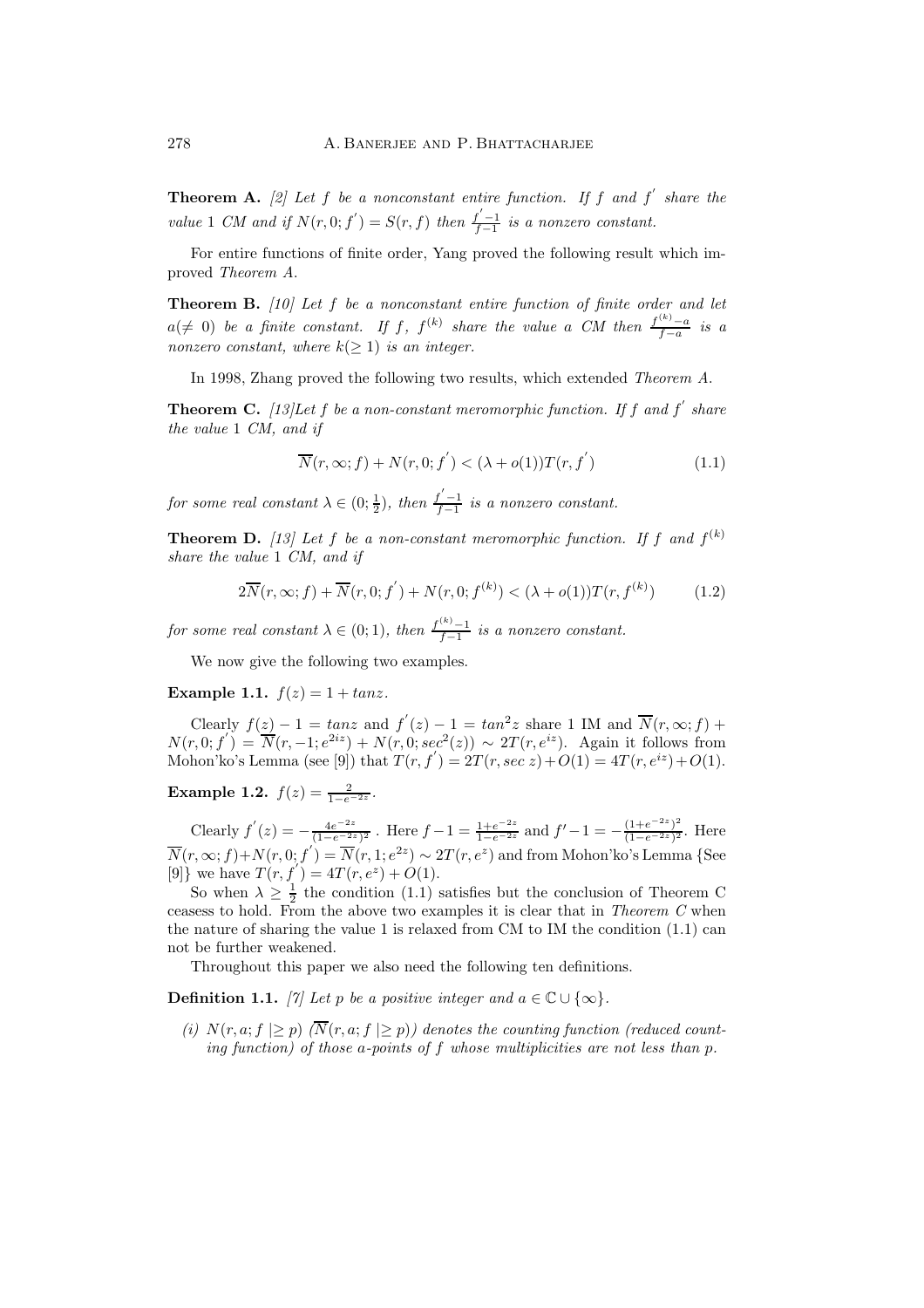*(ii)*  $N(r, a; f \leq p)$   $\langle \overline{N}(r, a; f \leq p) \rangle$  denotes the counting function (reduced count*ing function) of those* a*-points of* f *whose multiplicities are not greater than* p*.*

**Definition 1.2.** {6, cf.[12]} For  $a \in \mathbb{C} \cup \{\infty\}$  and a positive integer p we denote *by*  $N_p(r, a; f)$  *the sum*  $\overline{N}(r, a; f) + \overline{N}(r, a; f) \geq 2 + \ldots$   $\overline{N}(r, a; f) \geq p$ *). Clearly*  $N_1(r, a; f) = \overline{N}(r, a; f).$ 

**Definition 1.3.** *[6]* Let  $a, b \in \mathbb{C} \cup \{\infty\}$ . We denote by  $N(r, a; f | g = b)$  the *counting function of those* a*-points of* f*, counted according to multiplicity, which are* b*-points of* g*.*

**Definition 1.4.** *[6]* Let  $a, b \in \mathbb{C} \cup \{\infty\}$ . We denote by  $N(r, a; f | q \neq b)$  the *counting function of those* a*-points of* f*, counted according to multiplicity, which are not the* b*-points of* g*.*

**Definition 1.5.** *[14] For a positive integer* p and  $a \in \mathbb{C} \cup \{\infty\}$  *we put* 

$$
\delta_p(a; f) = 1 - \limsup_{r \to \infty} \frac{N_p(r, a; f)}{T(r, f)}.
$$

*Clearly*  $0 \leq \delta(a; f) \leq \delta_p(a; f) \leq \delta_{p-1}(a; f) \ldots \leq \delta_2(a; f) \leq \delta_1(a; f) = \Theta(a; f)$ .

**Definition 1.6.** *[1] Let* f *and* g *be two nonconstant meromorphic functions such that*  $f$  *and*  $g$  *share the value*  $a$  *IM. Let*  $z_0$  *be an*  $a$ -point of  $f$  *with multiplicity* p, an a-point of g with multiplicity q. We denote by  $\overline{N}_L(r, a; f)$  the counting  $\emph{function of those a-points of $f$ and $g$ where $p>q$, by $N_E^{11}(r,a;f)$ the counting $p$-axis.}$ *function of those a-points of* f *and* g where  $p = q = 1$  *and* by  $\overline{N}_{E}^{(2)}(r, a; f)$  *the counting function of those a-points of* f and g where  $p = q \geq 2$ *, each point in these counting functions is counted only once. In the same way we can define*  $\overline{N}_L(r,a;g), N_E^{1)}(r,a;g), \ \overline{N}_E^{(2}(r,a;g).$ 

**Definition 1.7.** *[4, 5] Let*  $f$ *,*  $g$  *share a value a IM. We denote by*  $\overline{N}_*(r, a; f, g)$  the *reduced counting function of those* a*-points of* f *whose multiplicities differ from the multiplicities of the corresponding* a*-points of* g*.*

*Clearly*  $N_*(r, a; f, g) \equiv N_*(r, a; g, f)$  *and*  $N_*(r, a; f, g) = N_L(r, a; f) + N_L(r, a; g)$ *.* 

**Definition 1.8.** *Let*  $a \in \mathbb{C}$  ∪ $\{\infty\}$  *and*  $m$ ,  $n$  *be two positive integers. We denote by*  $N(r, a; f \mid m \leq f \leq n)$   $(\overline{N}(r, a; f \mid m \leq f \leq n))$  the counting function (reduced *counting function) of those a-points of* f *whose multiplicity* p *satisfies*  $m \leq p \leq n$ .

**Definition 1.9.** *Let*  $a \in \mathbb{C}$  ∪ {∞} *and*  $m$  *be a positive integer. We denote by*  $\overline{N}(r, a; f | g \neq a | \geq m)$  *the reduced counting function of those a-points of f which* are not the a points of g whose multiplicities are  $\geq m$ .

To state the next results we require the following definition known as weighted sharing of values which measure how close a shared value is to be shared IM or to be shared CM.

**Definition 1.10.** *[4, 5] Let*  $k$  *be a nonnegative integer or infinity. For*  $a \in \mathbb{C} \cup \{\infty\}$ *we denote by*  $E_k(a; f)$  *the set of all a-points of f, where an a-point of multiplicity* m is counted m times if  $m \leq k$  and  $k + 1$  times if  $m > k$ . If  $E_k(a; f) = E_k(a; g)$ , *we say that* f,g *share the value* a *with weight* k*.*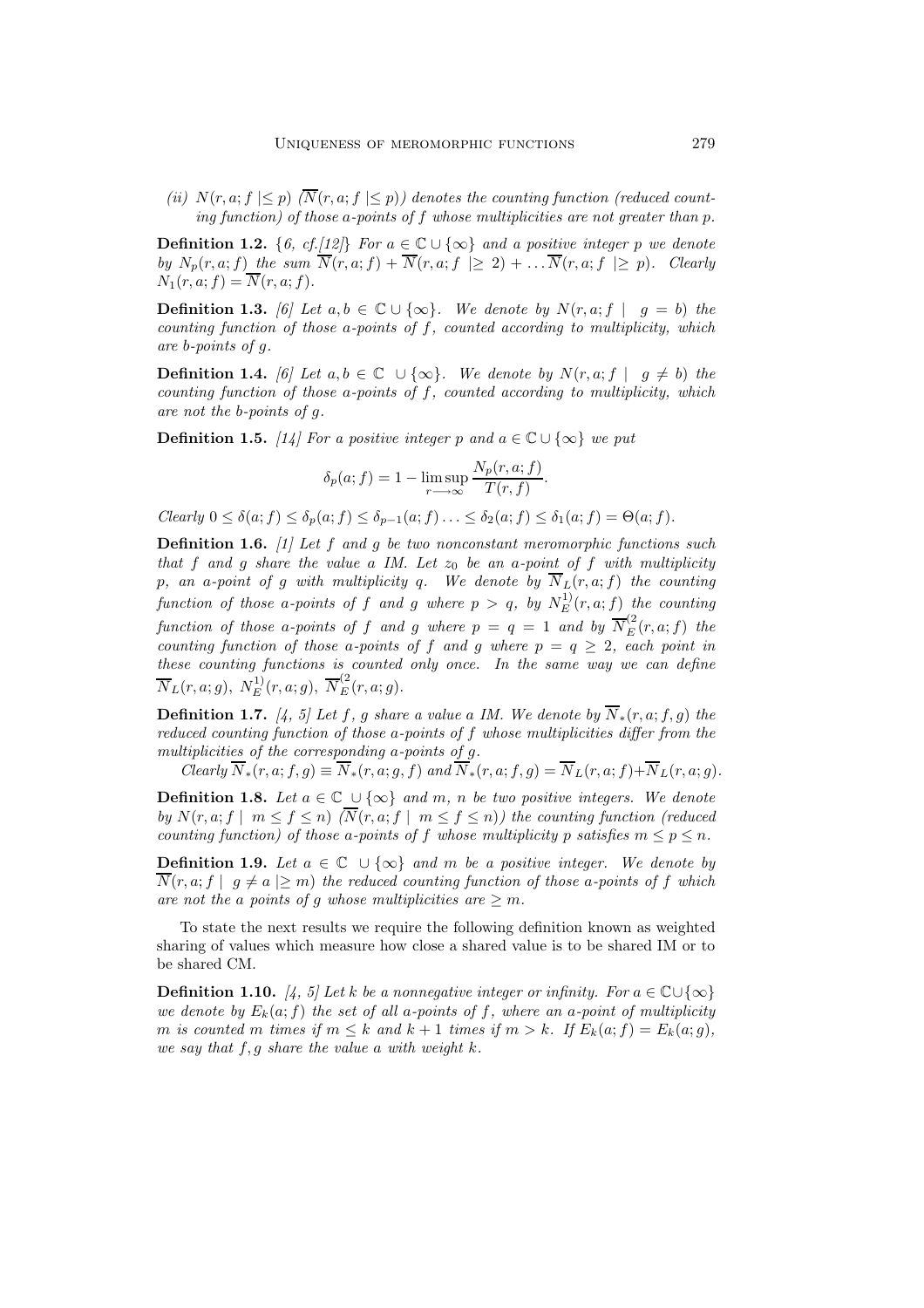The definition implies that if f, g share a value a with weight k then  $z_0$  is an a-point of f with multiplicity  $m \ (\leq k)$  if and only if it is an a-point of g with multiplicity  $m \ (\leq k)$  and  $z_0$  is an a-point of f with multiplicity  $m \ (\geq k)$  if and only if it is an a-point of q with multiplicity  $n (> k)$ , where m is not necessarily equal to n.

We write f, g share  $(a, k)$  to mean that f, g share the value a with weight k. Clearly if f, g share  $(a, k)$ , then f, g share  $(a, p)$  for any integer p,  $0 \le p < k$ . Also we note that f, g share a value a IM or CM if and only if f, g share  $(a, 0)$  or  $(a, \infty)$ respectively.

In 2004, Lahiri and Sarkar proved the following two results in the direction of weighted sharing of values which improved the results in [13].

**Theorem E.** *[7] Let* f *be a nonconstant meromorphic function and* k *be a positive integer. If*  $f$  *and*  $f^{(k)}$  *share* (1, 2) *and* 

$$
2\overline{N}(r,\infty;f) + N_2\left(r,0;f^{(k)}\right) + N_2(r,0;f') < (\lambda + o(1))\,T\left(r,f^{(k)}\right) \tag{1.3}
$$

*for*  $r \in I$ *, where*  $0 < \lambda < 1$ *, then*  $\frac{f^{(k)} - 1}{f - 1} \equiv c$  *for some constant*  $c \in \mathbb{C}/\{0\}$ *.* 

**Theorem F.** *[7] Let* f *be a nonconstant meromorphic function and* k *be a positive integer.* If f and  $f^{(k)}$  share  $(1,1)$  and

$$
2\overline{N}(r,\infty;f) + N_2\left(r,0;f^{(k)}\right) + 2\overline{N}(r,0;f) < \left(\lambda + o(1)\right)T\left(r,f^{(k)}\right) \tag{1.4}
$$

*for*  $r \in I$ *, where*  $0 < \lambda < 1$ *, then*  $\frac{f^{(k)} - 1}{f - 1} \equiv c$  *for some constant*  $c \in \mathbb{C}/\{0\}$ *.* 

Recently the first present author proved the following result, which shows that the conditions (1.3) and (1.4) in *Theorem E* and *Theorem F* can be further weakened if  $l \geq k$ .

**Theorem G.** *[1] Let* f *be a nonconstant meromorphic function and*  $k(>1)$ *,*  $l(>1)$ *be integers and*  $\alpha \neq 0, \infty$ *) be a constant. Suppose that*  $f - a$  *and*  $f^{(k)} - a$  *share* (0, l)*. If* l(≥ k) *and*

$$
2\overline{N}(r,\infty;f) + N_2\left(r,0;f^{(k)}\right) + \overline{N}\left(r,0;(f/a)^{'}\right) < \left(\lambda + o(1)\right)T\left(r,f^{(k)}\right) \tag{1.5}
$$

*for*  $r \in I$ , where  $0 < \lambda < 1$  *then*  $\frac{f^{(k)} - a}{f - a}$  *is a nonzero constant.* 

Regarding Theorem G, it is natural to ask the following question.

**Question 1.1** What can be said concerning the condition  $(1.5)$ , provided  $l < k$ ? Further results in this direction have been obtained by Liu and Yang in the

following four theorems.

**Theorem H.** ([see [8], Theorem 1.2]) *Let* f *be a nonconstant meromorphic function.* If f and f' share  $(1,0)$  and if

$$
\overline{N}(r,\infty;f) + \overline{N}(r,0;f') < (\lambda + o(1)) T(r,f^{(k)})
$$
\n(1.6)

*for*  $r \in I$ *, where*  $0 < \lambda < \frac{1}{4}$ *, then*  $\frac{f'-1}{f-1} \equiv c$  *for some constant*  $c \in \mathbb{C}/\{0\}$ *.*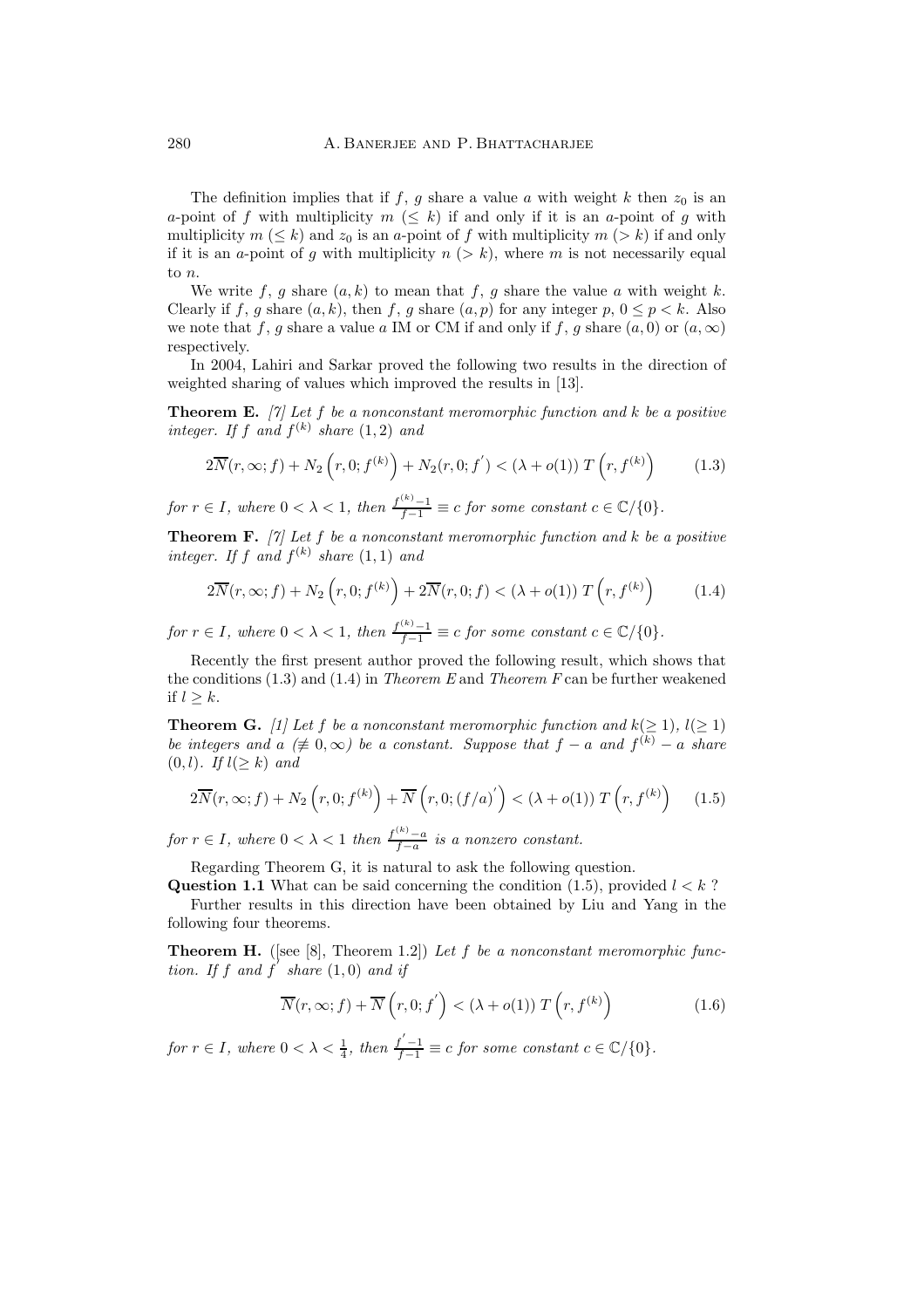**Theorem I.** ([see [8], Theorem 1.4]) *Let* f *be a nonconstant meromorphic function* and *k* be a positive integer. If f and  $f^{(k)}$  share  $(1,0)$  and

$$
(3k+6)\overline{N}(r,\infty;f) + 5N(r,0;f) < (\lambda + o(1))\,T\left(r,f^{(k)}\right) \tag{1.7}
$$

*for*  $r \in I$ *, where*  $0 < \lambda < 1$ *, then*  $\frac{f^{(k)} - 1}{f - 1} \equiv c$  *for some constant*  $c \in \mathbb{C}/\{0\}$ *.* 

**Theorem J.** ([see [8], Theorem 1.6]) *Let* f *be a nonconstant meromorphic function* and k be a positive integer. If f and  $f^{(k)}$  share  $(a, \infty)$ , where  $a \neq 0$ ,  $\infty$  is a constant *and satisfy one of the following conditions,*

(i) 
$$
\delta(0; f) + \Theta(\infty; f) > \frac{4k}{2k+1},
$$
\n(ii)  $\overline{N}(r, \infty; f) + N(r, 0; f) < (\lambda + o(1))T(r, f), \quad \left(0 < \lambda < \frac{2}{2k+1}\right),$ \n(iii)  $\left(k + \frac{1}{2}\right)\overline{N}(r, \infty; f) + \frac{3}{2}N(r, 0; f) < (\lambda + o(1))T(r, f), \quad \left(0 < \lambda < 1\right)$ \nthen  $f \equiv f^{(k)}.$ 

**Theorem K.** ([see [8], Theorem 1.7]) *Let* f *be a nonconstant meromorphic function.* If f and f' share  $(a, 0)$ , where  $a \neq 0$ ,  $\infty$  is a constant and if

$$
\overline{N}(r,\infty;f) + N(r,0;f) < (\lambda + o(1)) \, T(r,f), \quad \left(0 < \lambda < \frac{2}{3}\right), \tag{1.8}
$$

*then*  $f \equiv f'$ .

In this paper we will establish the following three theorems of which *Theorem 1.1* and *Theorem 1.3* improve *Theorem E*, *Theorem F* and *Theorem I* and deal with *Question 1.1*, *Theorem 1.2* improves *Theorem J* and *Theorem K*. Following theorems are the main results of the paper.

**Theorem 1.1.** Let f be a nonconstant meromorphic function,  $k(>1)$ ,  $l(\geq 0)$  in*tegers and*  $a \neq 0, \infty$ *) be a constant. Suppose that*  $f - a$  *and*  $f^{(k)} - a$  *share*  $(0, l)$ *. If*  $k > l > 0$  *and* 

$$
2\overline{N}(r,\infty;f) + N_2\left(r,0;f^{(k)}\right) + \overline{N}(r,0;f \mid \geq 2) + \overline{N}\left(r,0;f' \mid f \neq 0 \mid \geq l\right)
$$
  
< 
$$
< (\lambda + o(1)) T\left(r, f^{(k)}\right)
$$
 (1.9)

*or*  $l = 0, k > 1$  *and* 

$$
(3k+6)\overline{N}(r,\infty;f) + N_{k+2}(r,0;f) + 2N_{k+1}(r,0;f) + N_2(r,0;f) + \overline{N}(r,0;f) < (\lambda + o(1)) T(r,f^{(k)})
$$
\n(1.10)

*for*  $r \in I$ *, where*  $0 < \lambda < 1$ *, then*  $\frac{f^{(k)} - a}{f - a}$  *is a nonzero constant.*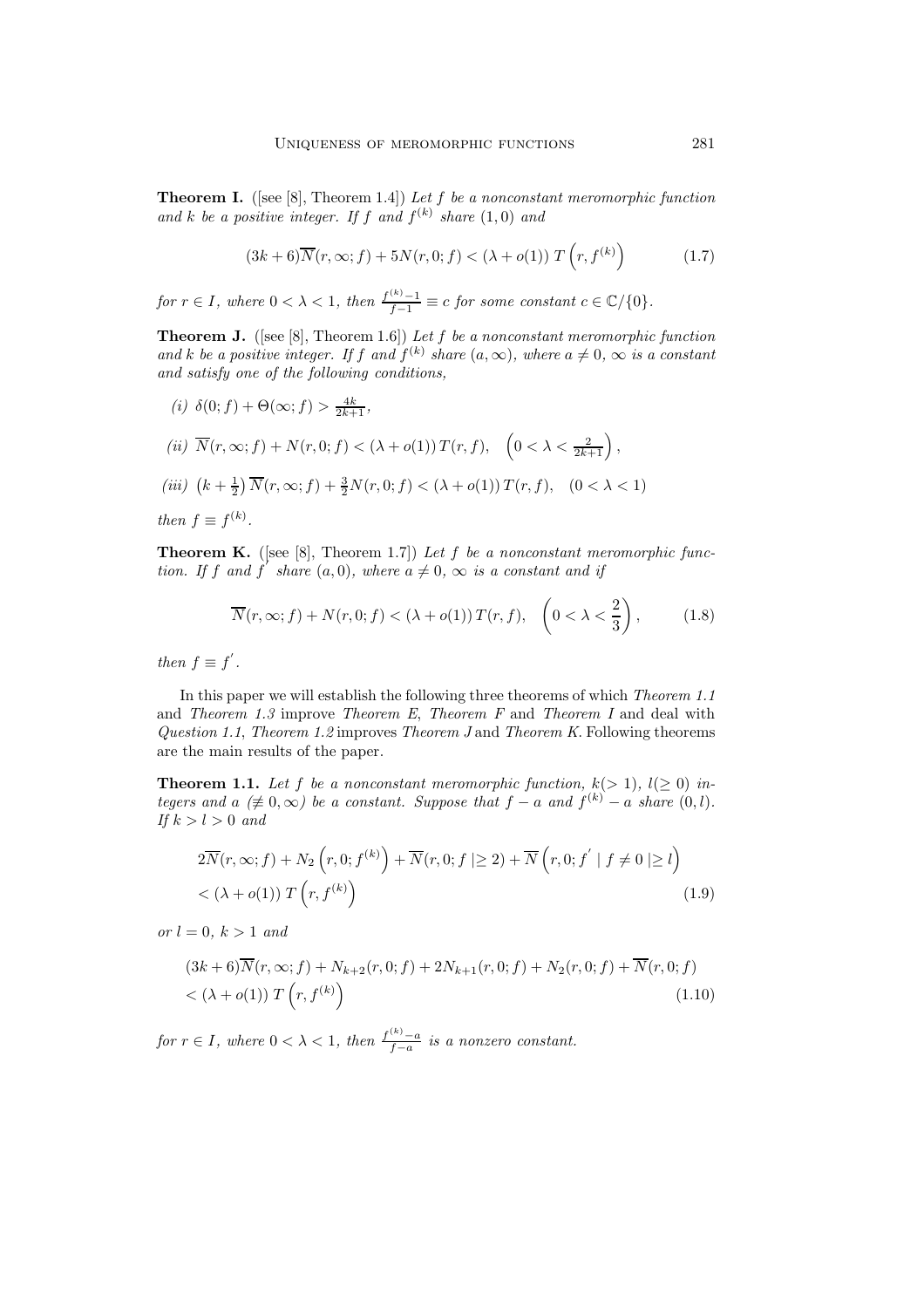**Theorem 1.2.** Let f be a nonconstant meromorphic function and  $k(>1)$ ,  $l(>0)$ *two integers. If* f and  $f^{(k)}$  *share*  $(a, l)$ *, where*  $a \neq 0$ *,*  $\infty$  *is a constant,*  $l \geq k - 1$  *and satisfy one of the following conditions,*

(i) 
$$
\delta(0; f) + 2\delta_k(0; f) + (2k+1)\Theta(\infty; f) > 2k + 2
$$
,  
\n(ii)  $\overline{N}(r, \infty; f) + \frac{1}{2k+1}N(r, 0; f) + \frac{2}{2k+1}N_k(r, 0; f) < (\lambda + o(1))T(r, f)$ ,  
\n $(0 < \lambda < \frac{2}{2k+1})$ ,  
\n(iii)  $(k + \frac{1}{2})\overline{N}(r, \infty; f) + \frac{1}{2}N(r, 0; f) + N_k(r, 0; f) < (\lambda + o(1))T(r, f)$ ,  $(0 < \lambda < 1)$ 

*then*  $f \equiv f^{(k)}$ .

**Theorem 1.3.** Let f be a nonconstant meromorphic function and  $k(\geq 2)$ ,  $l(\geq 0)$ *integers.* If f and  $f^{(k)}$  share  $(a, l)$ *, where*  $a \neq 0$ *,*  $\infty$  *is a constant*  $l \leq k - 1$  *and satisfy the following condition*

$$
\left(\frac{2k^2+l+1}{2(l+1)}\right)\overline{N}(r,\infty;f) + \frac{1}{2}N(r,0;f) + \frac{k}{l+1}N_k(r,0;f) < (\lambda + o(1))T(r,f), (0 < \lambda < 1)
$$
\nthen  $f \equiv f^{(k)}$ .

**Remark 1.1.** *Putting*  $l = 0$  *and*  $k = 1$  *in* Theorem 1.2 (ii) *we obtain the conclusion of* Theorem K *under a weaker condition than (1.8).*

#### **2. Lemmas**

In this section we present some lemmas which will be needed in the sequel. Let  $f$  be a nonconstant meromorphic function. Henceforth we shall denote by  $H$  the following function.

$$
H = \left(\frac{f''}{f'} - \frac{2f'}{f-1}\right) - \left(\frac{f^{(2+k)}}{f^{(1+k)}} - \frac{2f^{(1+k)}}{f^{(k)} - 1}\right). \tag{2.1}
$$

**Lemma 2.1.** *[3] Let* f *be a nonconstant meromorphic function. Then*

$$
T\left(r, f^{(k)}\right) \le (1+k)T(r, f) + S(r, f).
$$

**Lemma 2.2.** If for two positive integers p, and k,  $N_p(r, 0; f^{(k)} | f \neq 0)$  denotes *the counting function of those zeros of*  $f^{(k)}$  *which are not the zeros of*  $f$ *, where a zero of*  $f^{(k)}$  *with multiplicity* m *is counted* m *times if*  $m < p$  *and* p *times if*  $m > p$ *then*

$$
N_p\left(r,0; f^{(k)} \mid f \neq 0\right) \le N_k(r,0; f) + k\overline{N}(r,\infty; f)
$$

$$
-\sum_{m=p+1}^{\infty} \overline{N}\left(r,0; \frac{f^{(k)}}{f} \mid \ge m\right) + S(r, f).
$$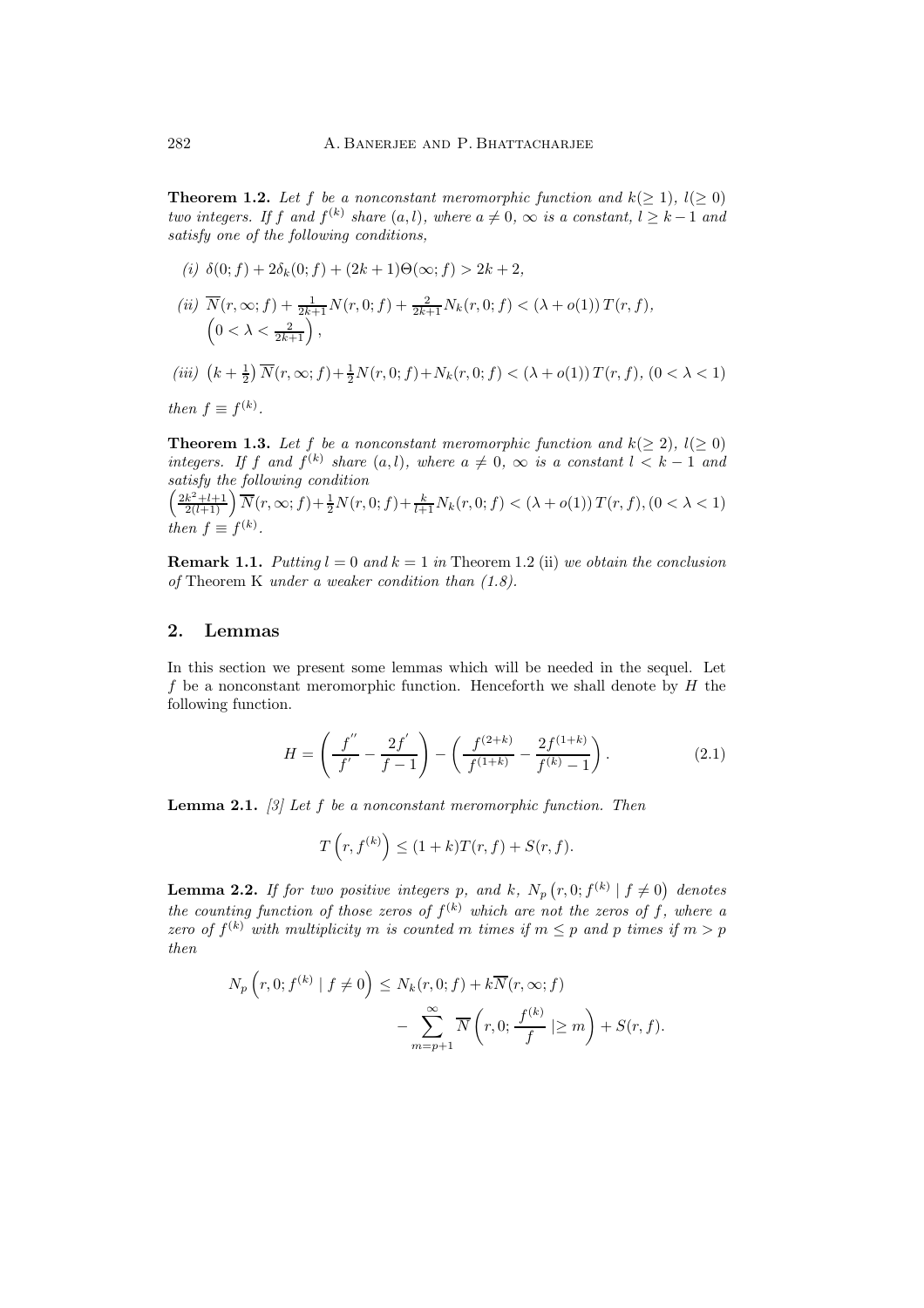**Proof.** By the first fundamental theorem and Milloux theorem ([see [3], Theorem 3.1]) we get

$$
N\left(r, 0; f^{(k)} \mid f \neq 0\right) \le N\left(r, 0; \frac{f^{(k)}}{f}\right)
$$
  
\n
$$
\le N\left(r, \infty; \frac{f^{(k)}}{f}\right) + m(r, \frac{f^{(k)}}{f}) + O(1)
$$
  
\n
$$
\le N(r, 0; f \mid < k) + k\overline{N}(r, 0; f \mid \ge k) + k\overline{N}(r, \infty; f) + S(r, f)
$$
  
\n
$$
= N_k(r, 0; f) + k\overline{N}(r, \infty; f) + S(r, f).
$$

Now

$$
N_p\left(r, 0; \frac{f^{(k)}}{f}\right) + \sum_{m=p+1}^{\infty} \overline{N}\left(r, 0; \frac{f^{(k)}}{f} \mid \ge m\right) = N\left(r, 0; \frac{f^{(k)}}{f}\right)
$$
  

$$
\le N_k(r, 0; f) + k\overline{N}(r, \infty; f) + S(r, f).
$$

Since  $N_p(r, 0; f^{(k)} | f \neq 0) \le N_p(r, 0; \frac{f^{(k)}}{f}),$  the lemma follows from above.  $\Box$ 

**Lemma 2.3.** *[14] For two positive integers* p *and* k

$$
N_p\left(r,0; f^{(k)}\right) \le N_{p+k}(r,0;f) + k\overline{N}(r,\infty;f) + S(r,f).
$$

**Lemma 2.4.** *[9] Let* f *be a nonconstant meromorphic function and let*

$$
R(f) = \frac{\sum_{k=0}^{n} a_k f^k}{\sum_{j=0}^{m} b_j f^j}
$$

*be an irreducible rational function in* f *with constant coefficients* {a*k*} *and* {b*j*}*where*  $a_n \neq 0$  and  $b_m \neq 0$  Then

$$
T(r, R(f)) = dT(r, f) + S(r, f),
$$

*where*  $d = \max\{n, m\}$ *.* 

**Lemma 2.5.** *[see [3],p.68] Suppose that* f *is meromorphic and transcendental in the plane and that*

$$
f^n P = Q
$$

*where* P *and* Q *are differential polynomials in* f *and the degree of* Q *is at most* n*. Then*

$$
m(r, P) = S(r, f) \text{ as } r \longrightarrow +\infty
$$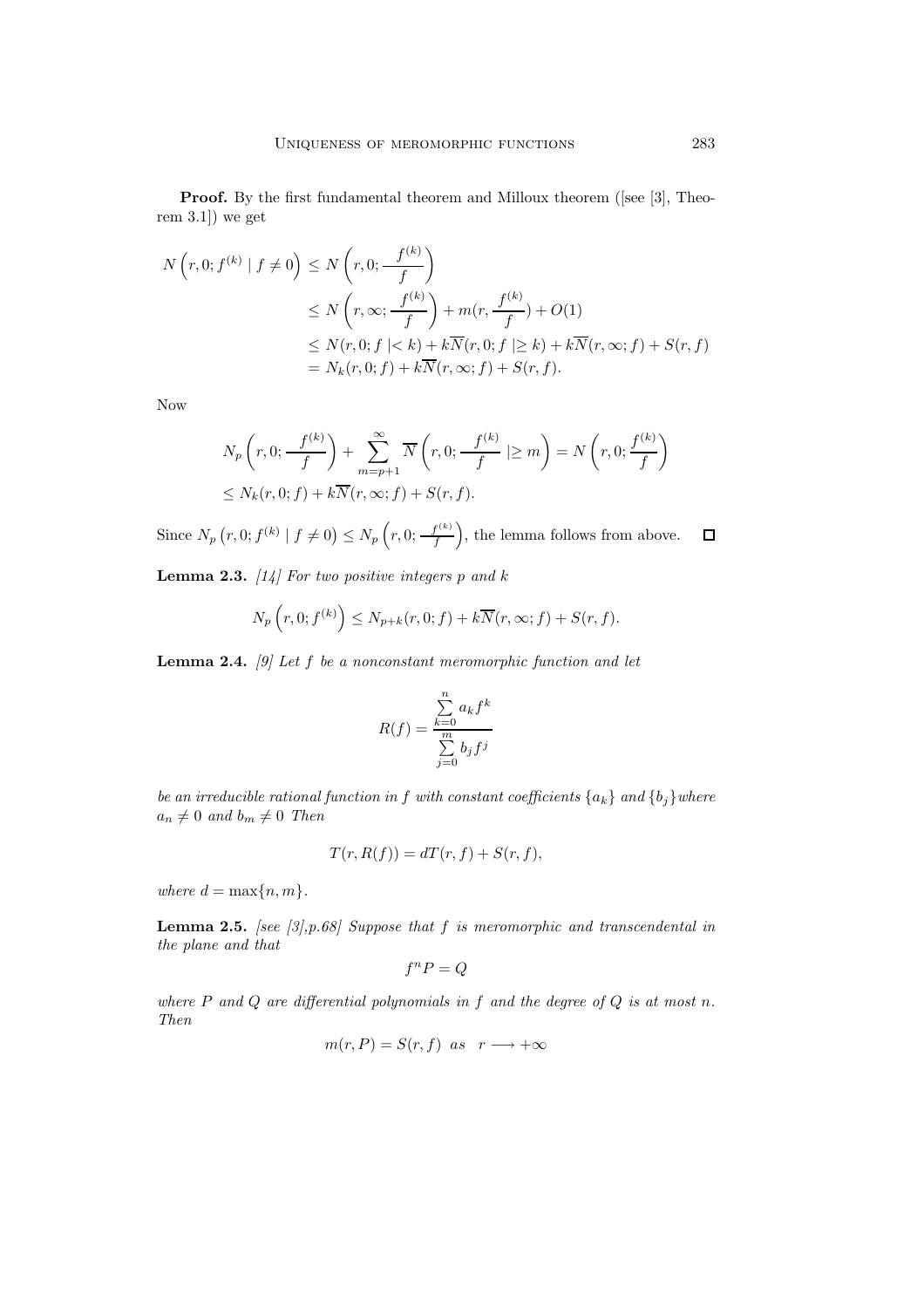## **3. Proofs of the theorems**

**Proof of Theorem 1.1.** Without loss of generality we assume that  $a = 1$ , since otherwise we can start the proof with  $\frac{f}{a}$  and  $\frac{f^{(k)}}{a}$ . **Case 1** Let  $H \not\equiv 0$ .

**Subcase 1.1**:  $l \geq 1$ . From  $(2.1)$  we get

$$
N(r, \infty; H) \leq \overline{N}(r, \infty; f) + \overline{N}_* \left( r, 1; f, f^{(k)} \right) + \overline{N} \left( r, 0; f^{(k)} \mid \geq 2 \right) + \overline{N} \left( r, 0; f^{'} \right) - \overline{N}(r, 1; f \mid \geq 2) + \overline{N}_0 \left( r, 0; f^{(1+k)} \right),
$$
(3.1)

where  $\overline{N}_0(r,0;f^{(1+k)})$  is the reduced counting function of those zeros of  $f^{(1+k)}$ which are not the zeros of  $f'(f^{(k)}-1)f^{(k)}$ .

Lemma 2.1 implies that  $S(r, f^{(k)})$  can be replaced by  $S(r, f)$ . Let  $z_0$  be a simple zero of  $f - 1$ . Then  $z_0$  must be a simple zero of  $f^{(k)} - 1$  and a zero of H. So

$$
N(r, 1; f \mid = 1) \le N(r, 0; H) \le N(r, \infty; H) + S(r, f) \tag{3.2}
$$

Hence

$$
\overline{N}\left(r,1; f^{(k)}\right) = \overline{N}(r,1; f)
$$
\n
$$
= N(r,1; f \mid= 1) + \overline{N}(r,1; f \mid\geq 2)
$$
\n
$$
\leq N(r, H) + \overline{N}(r,1; f \mid\geq 2) + S(r, f)
$$
\n
$$
\leq \overline{N}(r, \infty; f) + \overline{N}\left(r,0; f^{(k)} \mid\geq 2\right) + \overline{N}(r,1; f \mid\geq l+1)
$$
\n
$$
+ \overline{N}\left(r,0; f^{'}\right) + \overline{N}_0\left(r,0; f^{(1+k)}\right) + S(r, f)
$$
\n
$$
\leq \overline{N}(r, \infty; f) + \overline{N}\left(r,0; f^{(k)} \mid\geq 2\right) + \overline{N}\left(r,0; f^{'}\right)
$$
\n
$$
+ N\left(r,0; f^{'} \mid f \neq 0 \mid\geq l\right) + \overline{N}_0\left(r,0; f^{(1+k)}\right) + S(r, f)
$$
\n(17.18)

Suppose  $\overline{N}_{\otimes}(r,0;f^{(1+k)})$  is the reduced counting function of those zeros of  $f^{(1+k)}$ which are not the zeros of  $(f^{(k)} - 1)f^{(k)}$ .

Since

$$
\overline{N}\left(r,0; f^{'}\right) + N\left(r,0; f^{'} \mid f \neq 0 \mid \geq l\right) \n= \overline{N}(r,0; f \mid \geq 2) + \overline{N}\left(r,0; f^{'} \mid f \neq 0\right) + N\left(r,0; f^{'} \mid f \neq 0 \mid \geq l\right),
$$

by the second fundamental theorem, (3.3) and the above explanation we get

$$
T(r, f^{(k)}) \leq \overline{N}\left(r, \infty; f^{(k)}\right) + \overline{N}\left(r, 0; f^{(k)}\right) + \overline{N}\left(r, 1; f^{(k)}\right)
$$
  

$$
-\overline{N}_{\otimes}\left(r, 0; f^{(1+k)}\right) + S\left(r, f^{(k)}\right)
$$
  

$$
\leq 2\overline{N}(r, \infty; f) + N_2\left(r, 0; f^{(k)}\right) + \overline{N}(r, 0; f \mid \geq 2)
$$
  

$$
+\overline{N}\left(r, 0; f^{'} \mid f \neq 0\right) + N\left(r, 0; f^{'} \mid f \neq 0 \mid \geq l\right) + S(r, f),
$$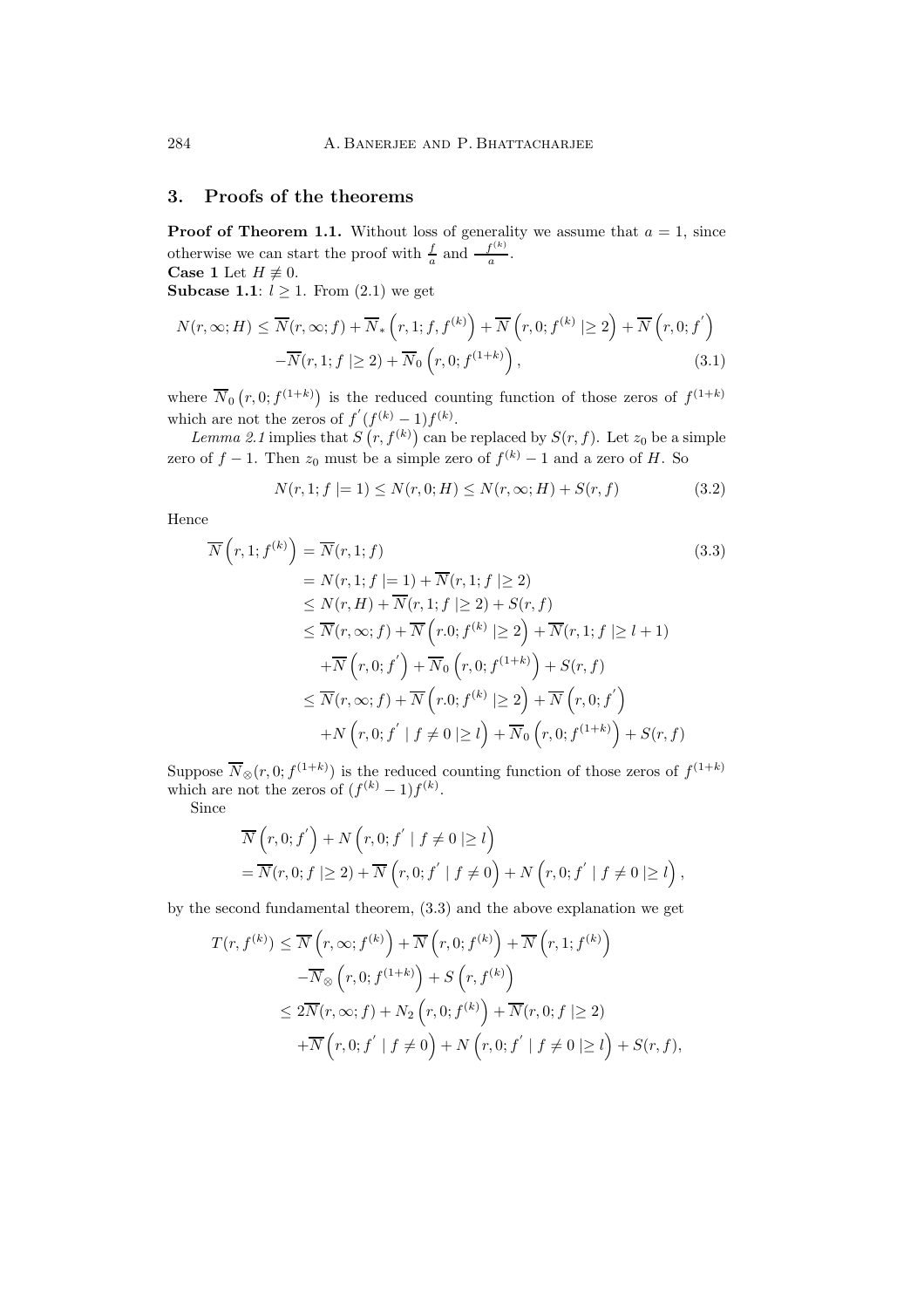which contradicts (1.9).

**Subcase 1.2**:  $l = 0$ . In this case (3.2) reduces to

$$
N_E^{(1)}(r, 1; f) \le N(r, \infty; H) + S(r, f) \tag{3.4}
$$

Since  $k \geq 2$  and f and  $f^{(k)}$  share (1,0) it follows that  $f - 1$  may have multiple zeros.

So in view of *Definition 1.7* we get from (3.1) and (3.4) that

$$
\overline{N}\left(r,1; f^{(k)}\right) = \overline{N}(r,1; f)
$$
\n
$$
= N_E^{1)}(r,1; f) + \overline{N}_E^{(2)}(r,1; f) + \overline{N}_L(r,1; f) + \overline{N}_L\left(r,1; f^{(1+k)}\right)
$$
\n
$$
\leq N(r, H) + \overline{N}(r,1; f \mid \geq 2) + \overline{N}_L\left(r,1; f^{(1+k)}\right) + S(r, f)
$$
\n
$$
\leq \overline{N}(r, \infty; f) + \overline{N}\left(r.0; f^{(k)} \mid \geq 2\right) + \overline{N}_L(r,1; f)
$$
\n
$$
+2\overline{N}_L\left(r,1; f^{(k)}\right) + \overline{N}\left(r,0; f^{'}\right) + \overline{N}_0\left(r,0; f^{(1+k)}\right) + S(r, f).
$$
\n(3.5)

Hence by the second fundamental theorem we get in view of *Lemmas 2.2*, *2.3* and (3.5) that

$$
T\left(r, f^{(k)}\right) \leq \overline{N}\left(r, \infty; f^{(k)}\right) + \overline{N}\left(r, 0; f^{(k)}\right) + \overline{N}\left(r, 1; f^{(k)}\right)
$$
  

$$
-\overline{N}_{\otimes}\left(r, 0; f^{(1+k)}\right) + S(r, f)
$$
  

$$
\leq 2\overline{N}(r, \infty; f) + N_2\left(r, 0; f^{(k)}\right) + \overline{N}\left(r, 0; f^{'} \mid f \neq 0\right) + \overline{N}\left(r, 0; f^{'}\right)
$$
  

$$
+2\overline{N}\left(r, 0; \left(f^{(k)}\right)' \mid f^{(k)} \neq 0\right) + S(r, f)
$$
  

$$
\leq (4+k)\overline{N}(r, \infty; f) + N_{2+k}(r, 0; f) + \overline{N}(r, 0; f) + N_2(r, 0; f)
$$
  

$$
+2\left(N_{1+k}(r, 0; f) + (1+k)\overline{N}(r, \infty; f)\right) + S(r, f),
$$

which contradicts (1.10).

**Case 2** Let  $H \equiv 0$ . On integration we get from  $(2.1)$ 

$$
\frac{1}{f-1} \equiv \frac{C}{f^{(k)}-1} + D,\tag{3.6}
$$

where C, D are constants and  $C \neq 0$ . If  $z_0$  be a pole of f with multiplicity p then it is a pole of  $f^{(k)}$  with multiplicity  $p + k$ . This contradicts (3.6). It follows that f has no pole and so f is entire function here. Let  $D \neq 0$ . Then from (3.6) we get

$$
f^{(k)} = \frac{(C - D) f + D + 1 - C}{-D f + D + 1}
$$
\n(3.7)

Therefore

$$
-Dff^{(k)} = (C - D)f + D + 1 - C - (D + 1)f^{(k)}
$$
\n(3.8)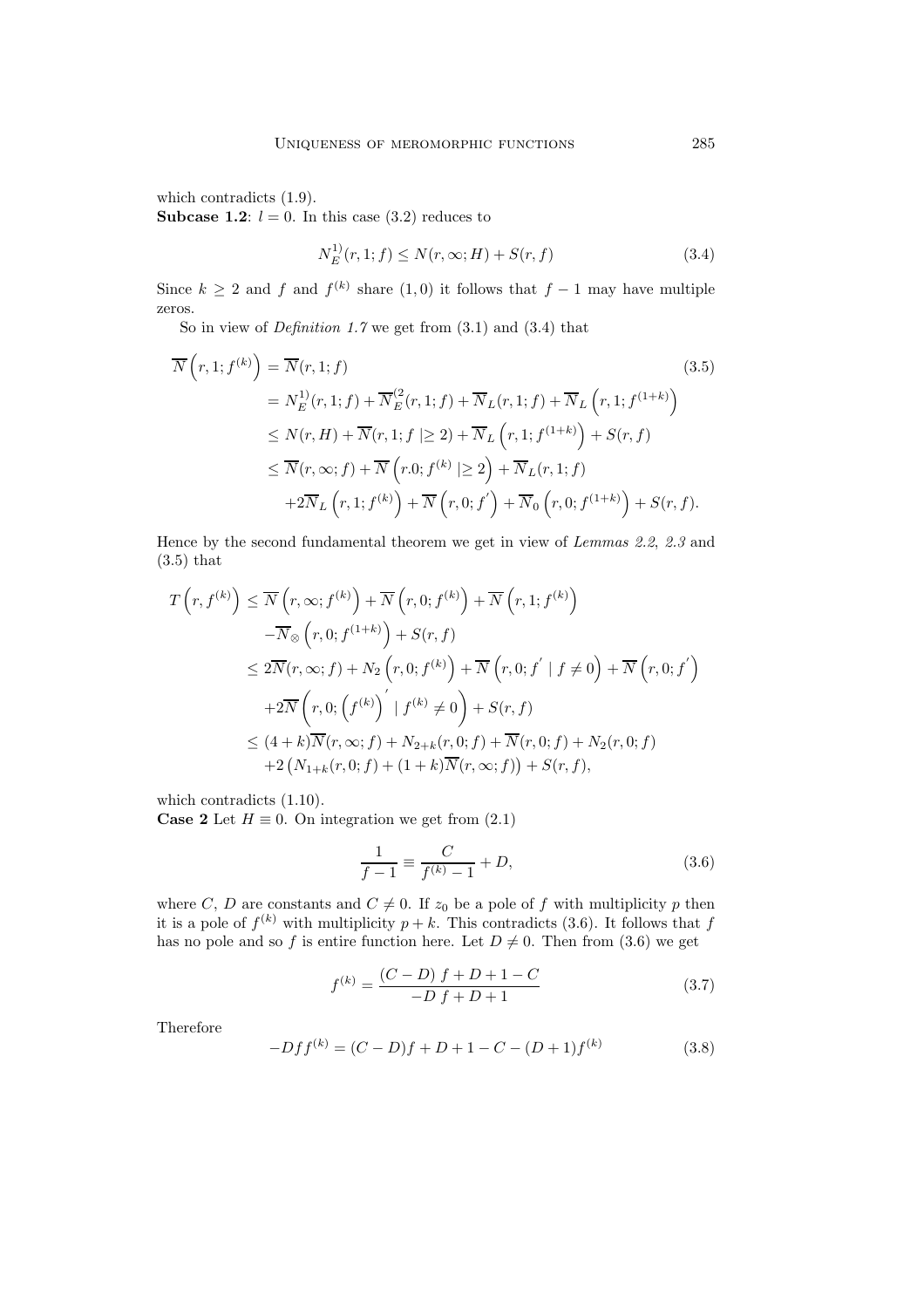Hence by *Lemma 2.5* we obtain

$$
m(r, f^{(k)}) = T(r, f^{(k)}) = S(r, f). \tag{3.9}
$$

So using *Lemma 2.4* from (3.6) we get  $T(r, f) = T(r, f^{(k)}) + S(r, f) = S(r, f)$ , which is absurd. Hence  $D = 0$  and so  $\frac{f^{(k)} - 1}{f - 1} = C$ . This proves the theorem.  $\Box$ **Proof of Theorem 1.2.** Suppose  $f \not\equiv f^{(k)}$ . Let

$$
F=\frac{f}{f^{(k)}}
$$

Then by the first fundamental theorem we have

$$
T(r, F) = m\left(r, \frac{1}{F}\right) + N(r, 0; F) = N\left(r, \infty; \frac{f^{(k)}}{f}\right) + S(r, f). \tag{3.10}
$$

Since  $l \geq k - 1$ . We first note that  $f - a$  has no zero of multiplicity > k since otherwise that will be a zero of  $f^{(k)}$ , which is impossible. If there exists a zero of  $f - a$  of multiplicity p then that will be zero of  $F - 1$  of multiplicity at least  $l + 1 \geq k$ when  $p > l$  and at least p when  $p \leq l$ . When  $l \geq k$ , clearly  $f - a$  and  $f^{(k)} - a$  share  $(0, \infty)$ . Also when  $l = k - 1$  the zeros of  $f - a$  whose multiplicities are different from that of  $f^{(k)} - a$  is exactly of order  $l + 1 = k$ . It follows that

$$
N(r, a; f) \le N\left(r, \infty; \frac{f^{(k)}}{f - f^{(k)}}\right) \le T(r, F) + O(1). \tag{3.11}
$$

Again from the second fundamental theorem and Milloux theorem we obtain

$$
m\left(r, \frac{1}{f}\right) + m\left(r, \frac{1}{f-a}\right) < m\left(r, \frac{1}{f^{(k)}}\right) + S(r, f) \tag{3.12}
$$
\n
$$
\leq T\left(r, f^{(k)}\right) - N\left(r, 0; f^{(k)}\right) + S(r, f)
$$
\n
$$
\leq \overline{N}\left(r, 0; f^{(k)}\right) + \overline{N}\left(r, \infty; f^{(k)}\right) + \overline{N}\left(r, a; f^{(k)}\right) - N\left(r, 0; f^{(k)}\right) + S(r, f)
$$
\n
$$
\leq \overline{N}(r, \infty; f) + \overline{N}\left(r, a; f^{(k)}\right) + S(r, f).
$$

Using the first fundamental theorem, *Lemma 2.2* and (3.10) we have from (3.12)

$$
2T(r, f) \le \overline{N}(r, \infty; f) + N(r, 0; f) + N(r, a; f) + \overline{N}(r, a; f) + S(r, f)
$$
(3.13)  

$$
\le \overline{N}(r, \infty; f) + N(r, 0; f) + 2 (N_k(r, 0; f) + k \overline{N}(r, \infty; f)) + S(r, f)
$$
  

$$
= (2k+1)\overline{N}(r, \infty; f) + N(r, 0; f) + 2N_k(r, 0; f) + S(r, f),
$$

which contradicts the conditions (i) and (ii) of the theorem. Hence  $f = f^{(k)}$ . Similarly proceeding in the same way as done in (3.13) we can obtain

$$
T(r, f) \le (k + \frac{1}{2})\overline{N}(r, \infty; f) + \frac{1}{2}N(r, 0; f) + N_k(r, 0; f) + S(r, f), \quad (3.14)
$$

which contradicts (iii) of the theorem. Hence  $f \equiv f^{(k)}$ .

 $\Box$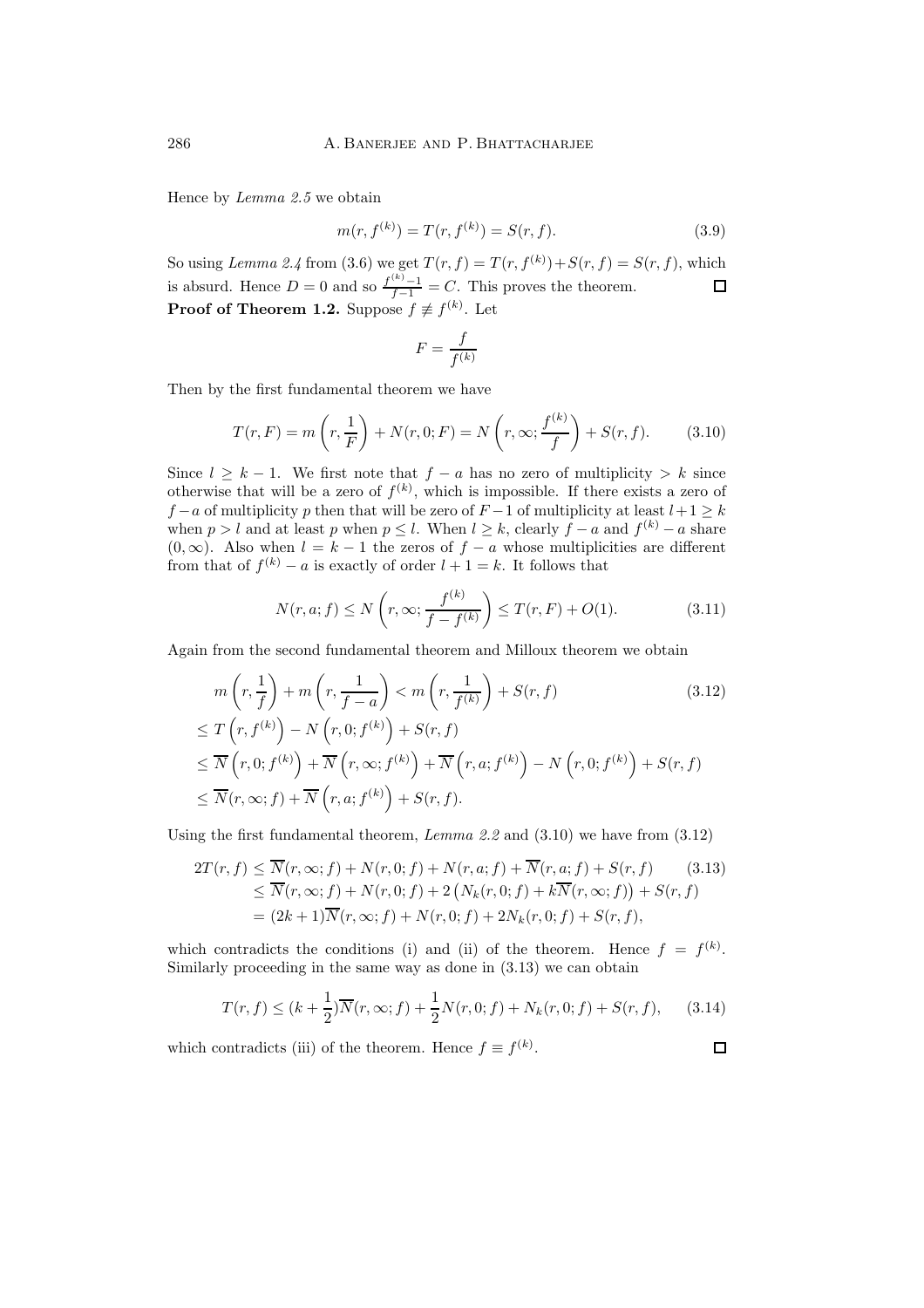**Proof of Theorem 1.3.** Suppose  $f \not\equiv f^{(k)}$ . Let

$$
F = \frac{f}{f^{(k)}}
$$

Here  $l \leq k-2$ . Let  $z_0$  be a zero of  $f - a$  with multiplicity p satisfying  $l + 2 \leq p \leq k$ . Then  $z_0$  may be a zero of  $f^{(k)} - a$  of multiplicity  $l + 1$  and so it is counted in the counting function of  $F - 1$  at most  $\frac{k}{l+1}p$  times. Hence in view of the first fundamental theorem, *Lemma 2.2* we observe that (3.11) changes to

$$
N(r, a; f) \leq \frac{k}{l+1} N\left(r, \infty; \frac{f^{(k)}}{f - f^{(k)}}\right)
$$
  
\n
$$
\leq \frac{k}{l+1} T(r, F) + O(1)
$$
  
\n
$$
\leq \frac{k}{l+1} N\left(r, \infty; \frac{f^{(k)}}{f}\right) + S(r, f)
$$
  
\n
$$
\leq \frac{k}{l+1} N\left(r, 0; \frac{f^{(k)}}{f}\right) + S(r, f)
$$
  
\n
$$
\leq \frac{k}{l+1} \left[N_k(r, 0; f) + k\overline{N}(r, \infty; f)\right] + S(r, f).
$$
 (3.15)

Using  $(3.15)$  we have from  $(3.12)$ 

$$
2T(r, f) \leq \overline{N}(r, \infty; f) + N(r, 0; f) + N(r, a; f) + \overline{N}(r, a; f) + S(r, f)
$$
  
\n
$$
\leq \overline{N}(r, \infty; f) + N(r, 0; f) + 2N(r, a; f) + S(r, f)
$$
  
\n
$$
\leq \frac{2k^2 + l + 1}{l + 1} \overline{N}(r, \infty; f) + N(r, 0; f) + \frac{2k}{l + 1} N_k(r, 0; f) + S(r, f).
$$

That is

$$
T(r, f) \le \frac{2k^2 + l + 1}{2(l + 1)} \overline{N}(r, \infty; f) + \frac{1}{2} N(r, 0; f) + \frac{k}{l + 1} N_k(r, 0; f) + S(r, f)
$$

which contradicts the given inequality in the Theorem. So  $f = f^{(k)}$ .

 $\Box$ 

### **Acknowledgement**

The authors are grateful to the referee for his/her valuable comments and suggestions towards the improvement of the paper.

### **References**

- [1] A. Banerjee, *Weighted sharing of a small function by a meromorphic function and its derivative*, Comput. Math. Appl. **53**(2007), 1750-1761.
- [2] R. BRÜCK, *On entire functions which share one value CM with their first derivative*, Results in Math. **30**(1996), 21-24.